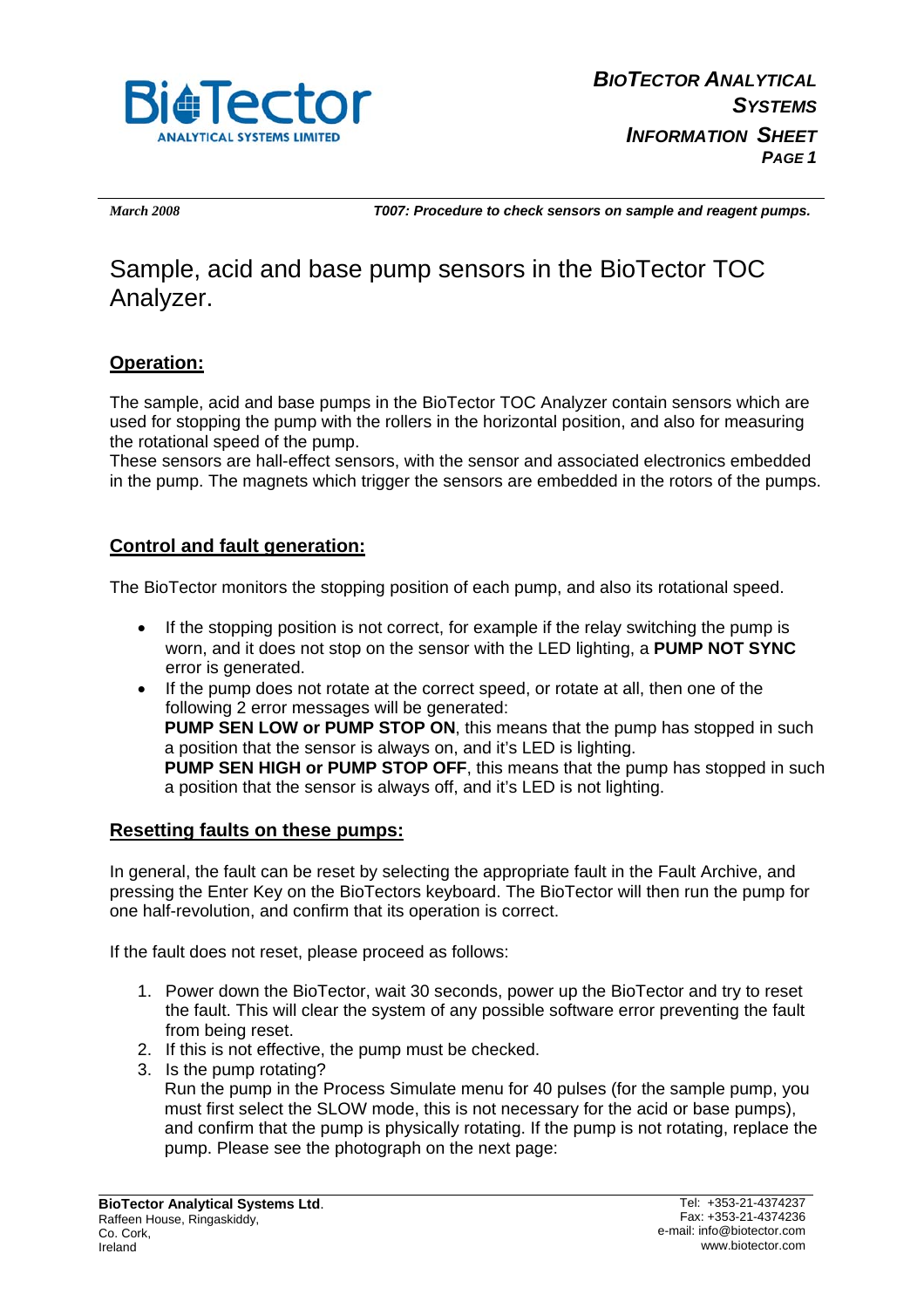



Location of Sample, Acid and Base pumps.

4. Is the sensor operating?

Run the pump in the Process Simulate menu for 40 pulses (for the sample pump, you must first select the SLOW mode, this is not necessary for the acid or base pumps), and confirm that the LED associated with the pumps sensor is lighting as the magnet crosses the sensor. The LED should light briefly around once every second, when the pump rollers are horizontal. If the LED is lighting, the sensor is operating. If the LED is not lighting, see section 5. Please see the photograph below:



**BioTector Analytical Systems Ltd**. Raffeen House, Ringaskiddy, Co. Cork, **Ireland** 

Tel: +353-21-4374237 Fax: +353-21-4374236 e-mail: info@biotector.com www.biotector.com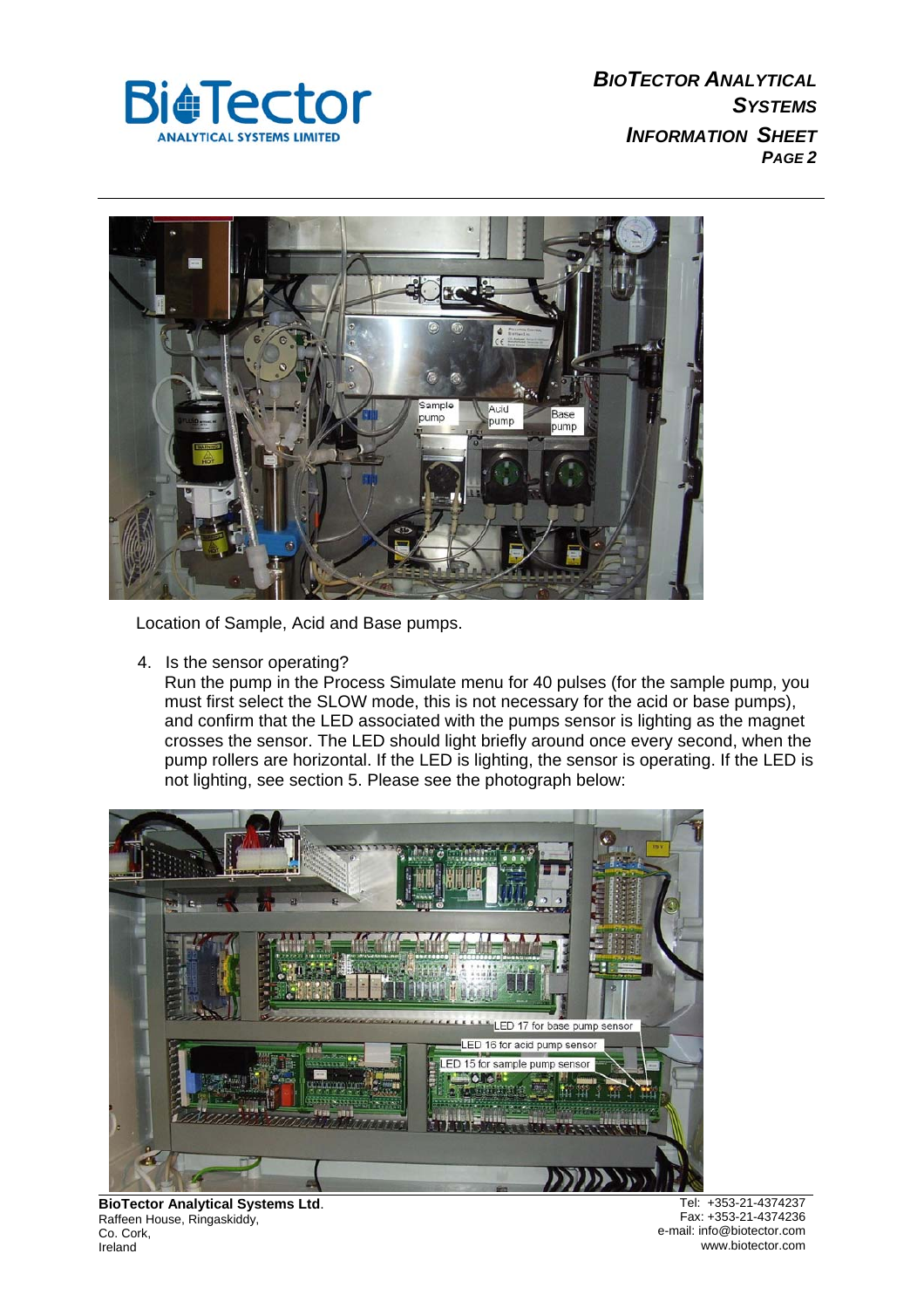

5. If the LED is not operating, confirm that the power to the sensor is ok. Please see the drawing below. You should have 24V DC between wires 131 and 132, both at the signal PCB (terminals S55 and S56), and in the terminal block in the trunking behind the pump. When the magnet is in front of the sensor (when the rollers are horizontal), there should be approximately 5v between wires 132 and 133. When the magnet is not in front of

the sensor, there should be approximately 21v between wires 132 and 133.

If the power is ok, but the sensor is not operating, replace the pump.



6. Is the Microcontroller seeing the sensor signal?

In the Maintenance menu, select the Digital Input section of the I/O Status menu. In this menu, you can see the operation of the pumps sensor.

To see the state of the sensor change from 1 to 0 and back again, turn the pump you are testing by rotating the roller section of the pump by hand.

When the LED is lighting, the Digital Input state will be 0.

When the LED is not lighting, the Digital Input state will be 1.

If the Digital Input in the I/O status menu does not change state, then the most likely cause is the ribbon cable linking the Signal PCB to the Microcontroller. Contact PCS for assistance.

D I G I T A L I N P U T S 0 9 : 1 7 : 2 8 1 2 - 0 9 - 0 2  $DIO 1 = 1$   $DIO 2 = 1$   $DIO 3 = 1$   $DIO 4 = 0$  $D$  | 0 5 = 0 0 | 0 6 = 1 0 | 0 7 = 1 0 | 0 8 = 1  $D \cup D9 = 1$   $D \cup 10 = 1$   $D \cup 11 = 1$   $D \cup 12 = 1$  $D$  | 1 3 = 1 D | 1 4 = 1 D | 1 5 = 1 D | 1 6 = 1  $D$  | 1 7 = 1 D | 1 8 = 1 D | 1 9 = 1 D | 2 0 = 1  $D$  | 2 1 = 1 | D | 2 2 = 1 | D | 2 3 = 0 | D | 2 4 = 0  $D$  | 2 5 = 1 D | 2 6 = 1 D | 2 7 = 1 D | 2 8 = 1  $D$  | 2 9 = 1 D | 3 0 = 1 D | 3 1 = 1 D | 3 2 = 1

Key:

DI04 = Sample Pump sensor

DI05 = Acid Pump sensor

DI06 = Base Pump sensor